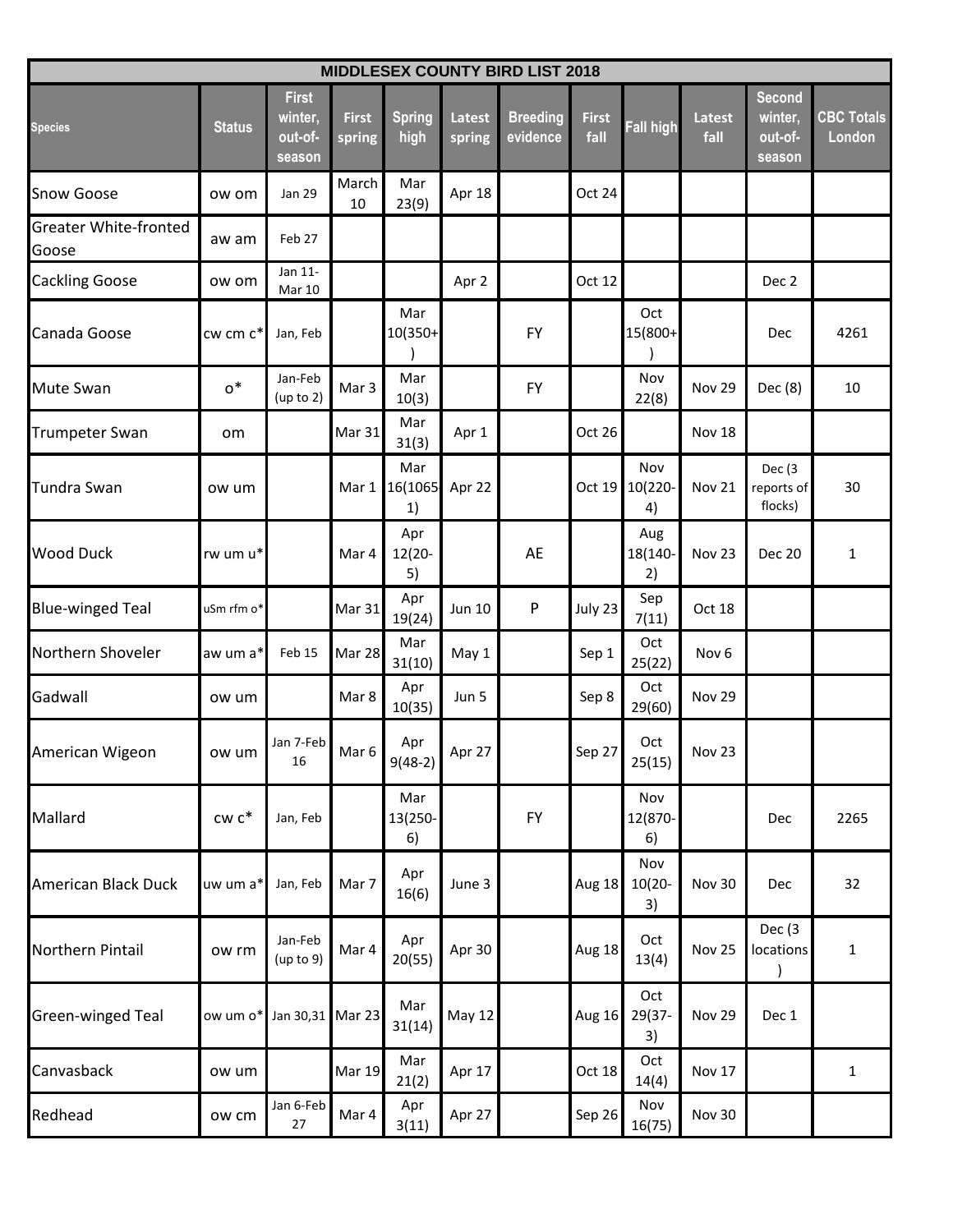| Ring-necked Duck           | ow cm             | Jan-Feb<br>(up to $7$ )        | Mar 4         | Mar<br>31(350-<br>7) | Jun 6         |                     | Sep 23 | Oct<br>166(80)            | <b>Nov 29</b> | Dec               |     |
|----------------------------|-------------------|--------------------------------|---------------|----------------------|---------------|---------------------|--------|---------------------------|---------------|-------------------|-----|
| <b>Greater Scaup</b>       | ow um             | Feb 14                         | <b>Mar 31</b> | Apr<br>7(15)         | <b>May 20</b> |                     | Sep 26 | Oct<br>143(8)             | Nov 30        |                   |     |
| Lesser Scaup               | ow um             | Jan 15-<br>Feb 9(2<br>sites)   | Mar 21        | Apr<br>$8(85-5)$     | May 4         |                     | Aug 21 | Oct<br>12(28)             | <b>Nov 29</b> |                   |     |
| Long-tailed Duck           | aw om             | Jan-Feb<br>$15(4$ sites)       | <b>May 19</b> | May<br>20(13)        | May 20        |                     | Oct 21 | Nov<br>28(2)              | Nov 28        |                   |     |
| <b>Bufflehead</b>          | rw um             | Jan, Feb                       |               | Apr<br>16(65)        | May 8         |                     | Oct 14 | Oct<br>22(25)             |               | Dec               | 15  |
| Common Goldeneye           | rw um             | Jan, Feb                       |               | Apr<br>$7(39-3)$     | Apr 21        |                     | Oct 17 | Nov<br>$27(43 -$<br>2)    |               | Dec               | 17  |
| Barrow's Goldeneye         |                   | Jan 6 unsubstanciated          |               |                      |               |                     |        |                           |               |                   |     |
| <b>Hooded Merganser</b>    | ow um o*          | Jan, Feb                       |               | Mar<br>24(100)       | Jun 17        | $\mathsf T$         | Aug 18 | Nov <sub>6</sub><br>(200) |               | Dec               | 27  |
| Common Merganser           | uw um as          | Jan, Feb                       |               | Mar<br>24(81-<br>3)  | Jun 4         | June 26,<br>July 27 | Oct 20 | Nov<br>22(75)             |               | Dec               | 173 |
| Red-breasted<br>Merganser  | ow om             | Jan, Feb<br>(up to 2)          | <b>Mar 31</b> | Apr<br>27(4)         | Apr 28        |                     | Nov 22 |                           | Nov 22        | Dec (3)<br>sites) |     |
| <b>Ruddy Duck</b>          | rw cm             |                                | <b>Mar 19</b> | Apr<br>20(120)       | Jun 6         |                     | Sep 11 | Oct<br>21(300-<br>3)      | Nov 30        | Dec 2             |     |
| Ring-necked Pheasant       | $o^*$             | Jan 28,<br>Feb 4               |               |                      |               |                     |        |                           |               |                   |     |
| <b>Ruffed Grouse</b>       | $0^*$             |                                | Apr 3         |                      |               |                     |        |                           |               |                   |     |
| Wild Turkey                | $u^*$             | Jan, Feb                       |               |                      |               | <b>FY</b>           |        |                           |               | Dec               | 198 |
| Pied-billed Grebe          | ow um r*          | Jan 1-Feb<br>11 (two<br>sites) | <b>Mar 10</b> | Apr 13<br>$(14-3)$   |               | T                   |        | Oct<br>18(11)             | <b>Nov 16</b> |                   |     |
| <b>Horned Grebe</b>        | ow um             | Jan 6-Feb<br>$11(2$ sites)     | Mar 31        | Apr<br>16(10)        | May 12        |                     | Nov 1  |                           | Nov 27        | Dec 12            |     |
| Red-necked Grebe           | aw om             |                                |               |                      | July 25       |                     |        |                           |               |                   |     |
| <b>Eared Grebe</b>         | am                | Jan 11                         |               |                      |               |                     |        |                           |               |                   |     |
| Rock Pigeon                | y c*              | Jan, Feb                       |               |                      |               | <b>FY</b>           |        |                           |               | Dec               | 750 |
| <b>Mourning Dove</b>       | $y c^*$           | Jan, Feb                       |               |                      |               | <b>FY</b>           |        |                           |               | Dec               | 884 |
| Yellow-billed Cuckoo       | om r*             |                                | May 7         | Jun 6(5)             |               | T                   |        | Aug<br>6(3)               | Nov 2         |                   |     |
| <b>Black-billed Cuckoo</b> | om r*             |                                | <b>May 11</b> |                      |               | $\mathsf T$         |        |                           | Aug 24        |                   |     |
| Common Nighthawk           | rm $\mathsf{o}^*$ |                                | May 1         | May<br>23(3)         |               | ?                   | Aug 1  | Aug<br>25(25)             | Sep 22        |                   |     |
| <b>Chimney Swift</b>       | um u*             |                                | Apr 27        | May<br>14(180-<br>4) |               |                     |        | Sep<br>5(887)             | Oct 2         |                   |     |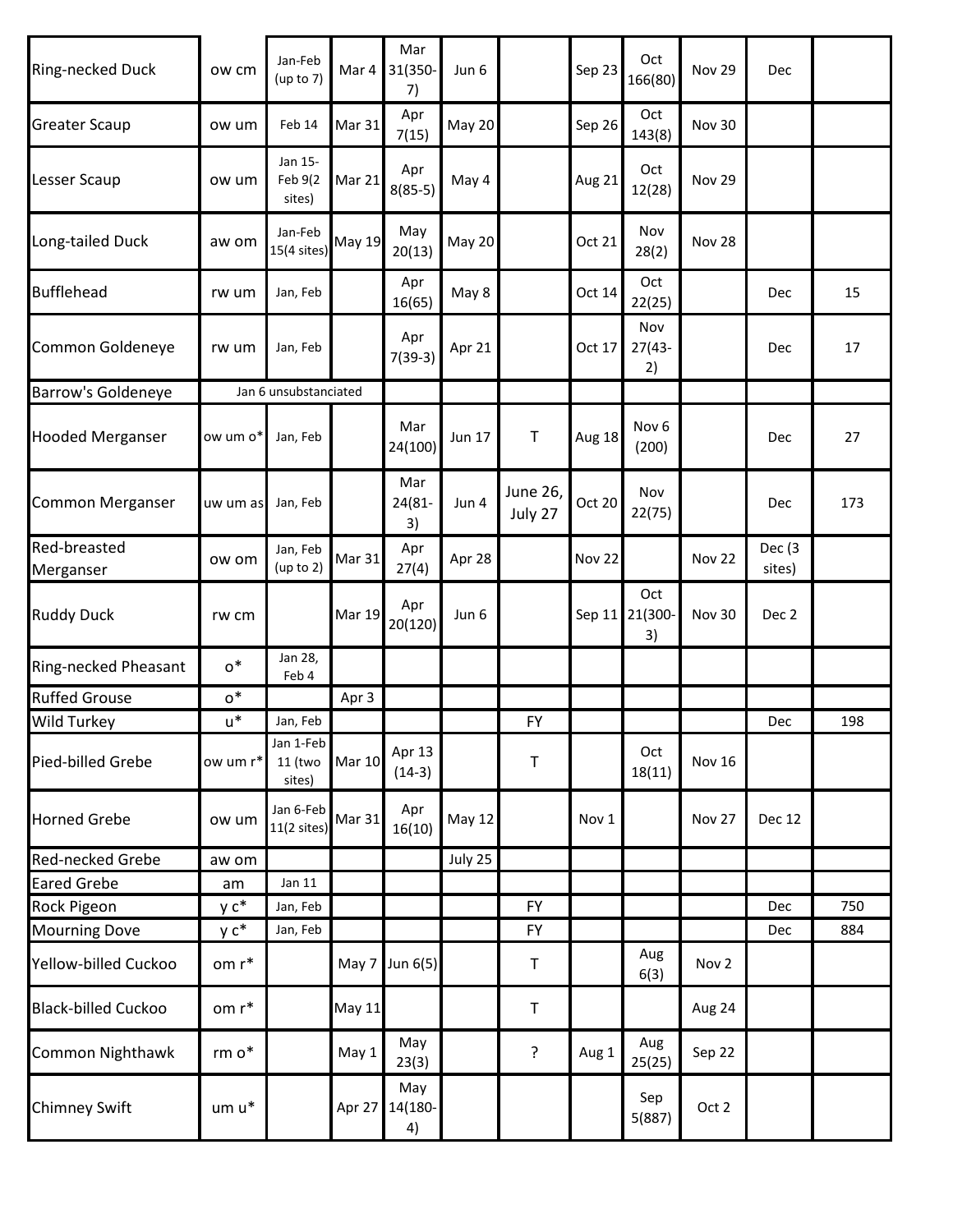| Ruby-throated<br>Hummingbird | $um u^*$                       |        | May 1         | May<br>$11(8-6)$       |        | FY        |               | Aug<br>31(15)        | Oct 15        |           |  |
|------------------------------|--------------------------------|--------|---------------|------------------------|--------|-----------|---------------|----------------------|---------------|-----------|--|
| Virginia Rail                | aw rm o*                       |        | Apr 16        |                        |        | T         |               |                      | Aug 21        |           |  |
| Sora                         | aw rm o <sup>*</sup>           |        | Apr $24$      |                        |        | T         |               |                      | Aug 26        |           |  |
| Common Gallinule             | om                             |        | Apr 20        |                        |        | ?         |               |                      |               |           |  |
| American Coot                | ow um o*                       | Feb 27 | Mar 31        | Apr<br>18(4)           | May 16 |           | Sep 30        | Oct<br>25(27)        | <b>Nov 15</b> |           |  |
| Sandhill Crane               | aw om o*                       |        | Mar 3         | Apr<br>29(3)           |        | <b>FY</b> |               | Nov<br>27(46)        | Nov 27        | Dec 3(35) |  |
| <b>Black-bellied Plover</b>  | um                             |        |               |                        |        |           | Jun 2         |                      | Oct 21        |           |  |
| American Golden-<br>Plover   | om                             |        |               |                        |        |           |               |                      |               |           |  |
| <b>Semipalmated Plover</b>   | um                             |        | May 9         | May<br>16(6)           | Jun 9  |           | <b>Jul 20</b> | Sep 3(8)             | Oct 17        |           |  |
| Killdeer                     | aw cm c*                       |        | Feb 25,<br>28 | Apr<br>6(13)           |        | <b>FY</b> |               | Sep<br>17(160-<br>2) | <b>Nov 16</b> |           |  |
| <b>Upland Sandpiper</b>      | $\mathsf{rm}\;\mathsf{r}^\ast$ |        | <b>May 12</b> |                        |        | $\top$    |               |                      | <b>Jul 14</b> |           |  |
| <b>Stilt Sandpiper</b>       | om                             |        |               |                        |        |           | <b>Jul 15</b> | Jul<br>15(2)         | Oct 16        |           |  |
| Sanderling                   | om                             |        |               |                        |        |           |               | Jul<br>26(3)         |               |           |  |
| Dunlin                       | um aw                          |        | <b>May 18</b> | May<br>$24(13 -$<br>2) | May 27 |           | Oct 12        | Oct<br>20(45)        | Oct 30        |           |  |
| <b>Baird's Sandpiper</b>     | om                             |        |               |                        |        |           | Sep 14        | Sep<br>18(3)         | Sep 18        |           |  |
| Least Sandpiper              | rm                             |        | May 8         | May<br>$10(19 -$<br>2) | Jun 9  |           | Jul 6         | Aug<br>1(20)         | Oct 24        |           |  |
| White-rumped<br>Sandpiper    | om                             |        | Jun 5         | Jun 6(3)               | Jun 6  |           | Sep 14        | Oct<br>26(10)        | Oct 26        |           |  |
| Pectoral Sandpiper           | um                             |        |               |                        |        |           | <b>Jul 15</b> | Oct<br>20(8)         | Oct 25        |           |  |
| Semipalmated<br>Sandpiper    | rm                             |        | <b>May 20</b> | Jun<br>5(30)           | Jun 9  |           | <b>Jul 14</b> | Aug<br>7(18)         | Oct 18        |           |  |
| Short-billed Dowitcher       | om                             |        | <b>May 15</b> | May<br>15(29)          |        |           | <b>Jul 15</b> | Aug<br>21(2)         | Sep 1         |           |  |
| American Woodcock            | aw r*                          |        | Mar 4         | May<br>2(7)            |        | $\top$    |               | Oct<br>29(2)         | Nov 2         |           |  |
| Wilson's Snipe               | ow rm                          | Jan 23 | Apr 1         |                        | Apr 18 | ?         | Sep 3         | Sep<br>15(9)         | Oct 24        |           |  |
| Spotted Sandpiper            | $um u^*$                       |        | Apr 21        | Jun<br>$2(23-4)$       |        | T         |               | Aug<br>18(19-<br>2)  | Oct 8         |           |  |
| Solitary Sandpiper           | rm                             |        | Apr 22        | May<br>$13(10-3)$      | May 19 |           | Jul 6         | Aug<br>12(4)         | Oct 5         |           |  |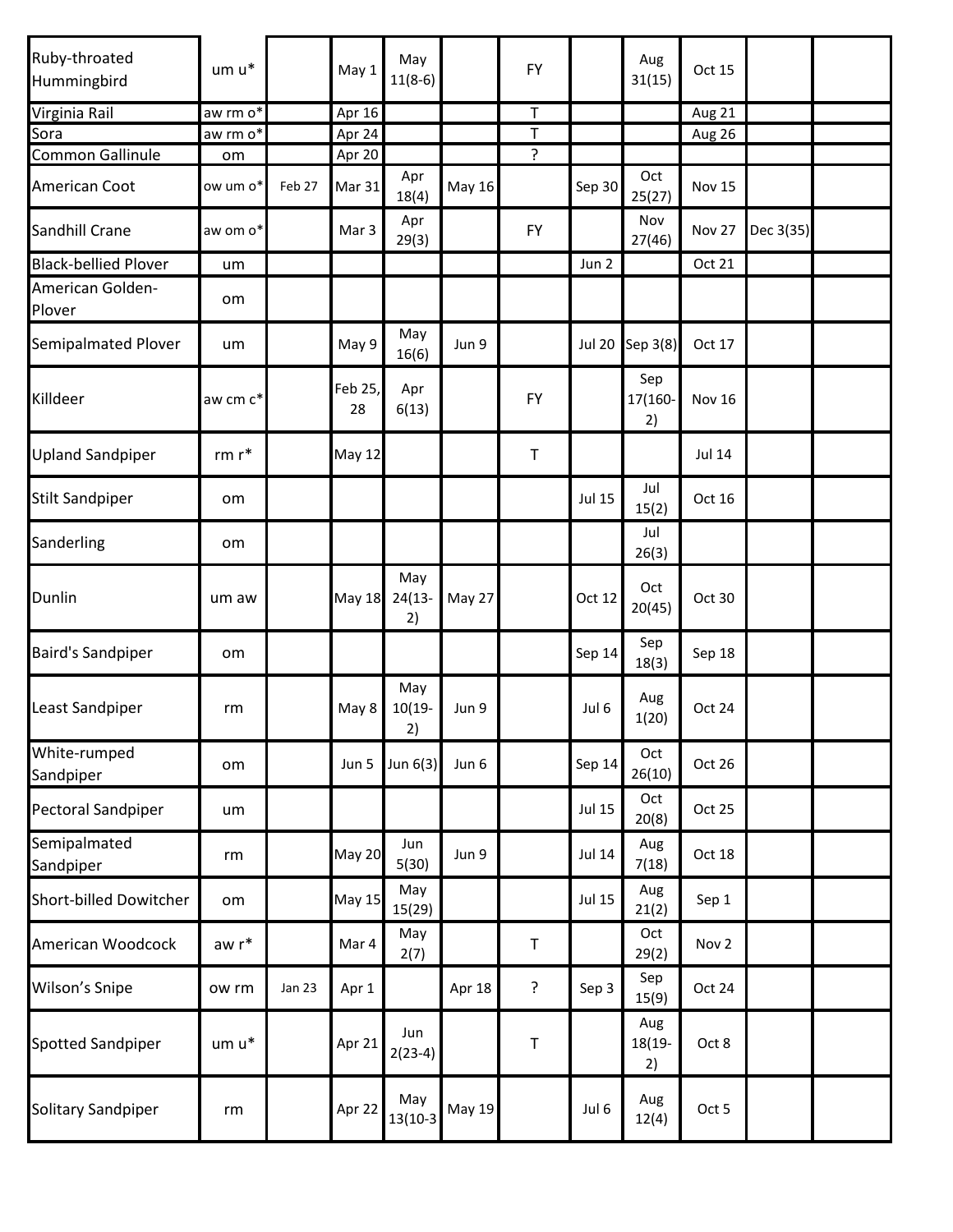| <b>Greater Yellowlegs</b>            | um                |                        | Apr 14        | Apr<br>29(20-<br>2)    | <b>May 15</b> |             | Jul 6         | Oct<br>$20(16 -$<br>2)       | Nov <sub>4</sub>       |                  |                |
|--------------------------------------|-------------------|------------------------|---------------|------------------------|---------------|-------------|---------------|------------------------------|------------------------|------------------|----------------|
| Willet                               | am                |                        |               |                        |               |             | Jul 17(2)     |                              |                        |                  |                |
| Lesser Yellowlegs                    | um                |                        | Apr 14        | Apr<br>$29(17 -$<br>2) | May 16        |             | Jul 5         | Jul<br>18(29-<br>2)          | Oct 25                 |                  |                |
| <b>Bonaparte's Gull</b>              | rm                |                        | Apr 2         | Apr<br>23(87-<br>2)    | May 5         |             | Aug 25        | Oct<br>22(400)               | Nov 23                 |                  |                |
| <b>Ring-billed Gull</b>              | uw cm cs          | Jan, Feb<br>(up to 10) | Mar 5         | Apr<br>11(950)         | Apr 16        |             | <b>Jul 25</b> | Nov<br>16(1000               | <b>Nov 30</b>          | Dec              | 413            |
| <b>Herring Gull</b>                  | uw cm rs          | Jan, Feb<br>(up to 50) |               | Apr<br>Mar 5 11(1500   | Apr 19        |             |               | Nov<br>Nov 10 14(1000        | Nov 30                 | Dec              | 750            |
| <b>Iceland Gull</b>                  | ow                |                        | Mar 7         | Apr<br>11(2)           | Apr 26        |             | <b>Dec 13</b> | Dec<br>13(4)                 |                        | Dec              | $\overline{2}$ |
| Lesser Black-backed<br>Gull          | ow                |                        | Mar 5         | Apr<br>19(5)           | Apr 19        |             | <b>Nov 10</b> | Dec<br>13(5)                 |                        | Dec              | 2              |
| <b>Glaucous Gull</b>                 | ow                |                        | Apr 11        |                        | Apr 16        |             | <b>Nov 16</b> | Dec<br>18(4)                 |                        | Dec              |                |
| <b>Great Black-backed</b><br>Gull    | rw                | Feb $26(2)$            | Apr 11        | Apr<br>11(2)           | Apr 12        |             | <b>Nov 14</b> | <b>Dec</b><br>21(63)         |                        | Dec              | 25             |
| Caspian Tern                         | rm                |                        |               |                        | Apr 17        |             | <b>Jul 27</b> |                              | Aug 22                 |                  |                |
| Red-throated Loon                    | om                |                        |               |                        |               |             |               |                              | Oct 13 unsubstanciated |                  |                |
| Common Loon                          | ow um             |                        | Mar 31        | May<br>$5(61-5)$       | May 27        |             | Jul 6         | Sep<br>29(7)                 | <b>Nov 27</b>          |                  |                |
| Double-crested<br>Cormorant          | ow um us          |                        | Apr 1         | May<br>20(18)          | <b>May 20</b> |             | Aug 23        | Sep<br>10(35)                | Nov 22                 | Dec 12-<br>26(1) | 1              |
| American White<br>Pelican            | a                 |                        |               |                        |               |             | Aug 28        |                              |                        |                  |                |
| American Bittern                     | om $\mathsf{o}^*$ |                        | Apr 21        |                        | Apr 26        |             | Oct 3         |                              | Oct 3                  |                  |                |
| Least Bittern                        | $o^*$             |                        | <b>Jun 25</b> |                        |               | <b>FY</b>   |               |                              | Aug 1                  |                  |                |
| <b>Great Blue Heron</b>              | rw um u*          | Jan, Feb<br>(up to 5)  | <b>Mar 11</b> | Mar<br>26(7)           |               | <b>FY</b>   |               | Oct<br>$7(13-5)$             | Nov 30                 | Dec              | 28             |
| <b>Great Egret</b>                   | rm osf            |                        | Mar 21        | May<br>3(3)            | <b>May 26</b> |             | Jun 8         | Sep<br>10(13)                | Oct 25                 |                  |                |
| Cattle Egret                         | a                 |                        |               |                        |               |             |               |                              | Nov 4-5                |                  |                |
| <b>Green Heron</b>                   | aw $\mathsf{r}^*$ |                        | Apr 25        |                        |               | <b>FY</b>   |               | Jul 6(5)                     | Oct 6                  |                  |                |
| <b>Black-crowned Night-</b><br>Heron | om $\mathsf{o}^*$ |                        | Apr 27        | May<br>4(2)            | <b>May 20</b> |             | Jul 3         |                              | Sep 12                 |                  |                |
| <b>Turkey Vulture</b>                | cm $\mathsf{o}^*$ |                        | Feb 27,<br>28 | Apr<br>4(43)           |               | $\mathsf T$ |               | Oct<br>Sept 17 20(245-<br>5) | Nov 25                 |                  |                |
| Osprey                               | rS ofm r*         |                        | <b>Mar 18</b> |                        |               | <b>FY</b>   |               |                              | Oct 20                 |                  |                |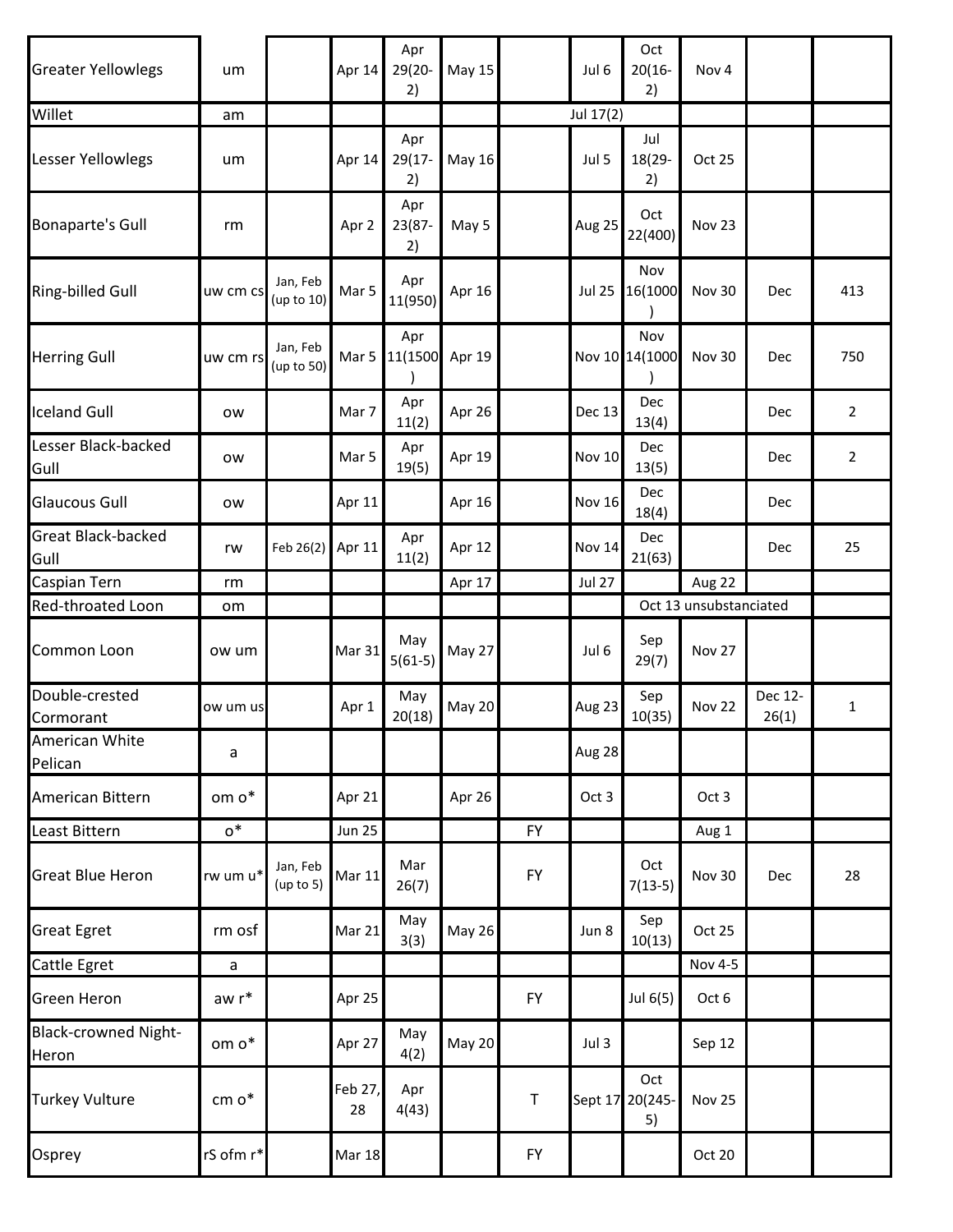| <b>Golden Eagle</b>         | <b>OW</b> | Jan, Feb<br>(3 sites up<br>to $4$<br>birds)) |        |                     | May 21        |              | Dec 8            |                        |               | Dec (3<br>sites)   |     |
|-----------------------------|-----------|----------------------------------------------|--------|---------------------|---------------|--------------|------------------|------------------------|---------------|--------------------|-----|
| Northern Harrier            | rw um o*  | Jan                                          | Mar 3  |                     | <b>May 18</b> |              | Aug 24           |                        |               | Dec (up<br>to $6)$ |     |
| <b>Sharp-shinned Hawk</b>   | rw um o*  | Jan, Feb                                     |        | Apr<br>28(2)        | <b>Jul 31</b> | ?            | Aug 29           | Sept<br>15(11)         |               | Dec                | 9   |
| Cooper's Hawk               | uw um u*  | Jan, Feb                                     |        | Apr<br>22(2)        |               | N            |                  | Oct<br>12(4)           |               | Dec                | 20  |
| Northern Goshawk            | om        |                                              |        |                     |               |              | Oct 16           |                        |               | <b>Dec 10</b>      |     |
| <b>Bald Eagle</b>           | rw om r*  | Jan, Feb                                     |        |                     |               | <b>NY</b>    |                  | Dec 2(5)               |               | Dec                | 16  |
| <b>Red-shouldered Hawk</b>  | ow rm a*  | Jan 11,<br>17, 19, 30                        | Mar 17 |                     | Mar 30        |              | Sep 16           |                        | <b>Nov 15</b> | Dec<br>14,15,30    | CW  |
| <b>Broad-winged Hawk</b>    | aw um o*  |                                              | Apr 20 | Apr 21<br>(76)      | <b>Jul 15</b> | $\top$       | Aug 21           | Sep<br>22(350)         |               |                    |     |
| <b>Red-tailed Hawk</b>      | cw cm u*  | Jan, Feb                                     |        | Apr<br>$26(8-4)$    |               | <b>NY</b>    |                  | Nov<br>$16(14 -$<br>4) |               | Dec                | 77  |
| Rough-legged Hawk           | uw um     | Jan, Feb                                     |        |                     | Apr 8         |              | Oct 20           | Dec 8<br>(6)           |               | Dec                |     |
| Eastern Screech-Owl         | y u*      | Jan, Feb                                     |        |                     |               | $\top$       |                  |                        |               | Dec                | 11  |
| <b>Great Horned Owl</b>     | y u*      | Jan, Feb                                     |        |                     |               | $\mathsf T$  |                  |                        |               | Dec                | 11  |
| Snowy Owl                   | rw rS as  | Jan, Feb<br>(many<br>sites)                  |        |                     | Aug 1         |              | Nov <sub>6</sub> |                        |               | Dec (5<br>sites)   |     |
| <b>Barred Owl</b>           | aw        |                                              |        |                     |               |              | <b>Nov 14</b>    |                        |               | <b>Dec 30</b>      |     |
| Short-eared Owl             | rw rm     | Jan 6                                        |        |                     | <b>Mar 16</b> |              | <b>Nov 19</b>    |                        |               | Dec (up<br>to $4)$ |     |
| Northern Saw-whet<br>Owl    | ow om     | <b>Jan 18</b>                                |        |                     |               |              |                  |                        |               |                    |     |
| <b>Belted Kingfisher</b>    | rw um u*  | Jan, Feb                                     |        |                     |               | $\mathsf T$  |                  |                        |               | Dec                | 14  |
| Yellow-bellied<br>Sapsucker | ow um o*  |                                              | Apr 13 | Apr<br>$26(8-5)$    | <b>May 18</b> | T            |                  | Sep 16 Oct 1(2)        | Oct 14        | Dec 30             |     |
| Red-headed<br>Woodpecker    | aw om o*  |                                              | May 3  |                     | <b>Jul 26</b> | $\mathsf{T}$ |                  |                        |               |                    |     |
| Red-bellied<br>Woodpecker   | y u*      | Jan, Feb                                     |        |                     |               | <b>FY</b>    |                  |                        |               | Dec                | 126 |
| Downy Woodpecker            | $y c^*$   | Jan, Feb                                     |        |                     |               | <b>FY</b>    |                  |                        |               | Dec                | 262 |
| Hairy Woodpecker            | y u*      | Jan, Feb                                     |        |                     |               | <b>FY</b>    |                  |                        |               | Dec                | 58  |
| Pileated Woodpecker         | y r*      | Jan, Feb                                     |        |                     |               | $\mathsf T$  |                  |                        |               | Dec                | 3   |
| Northern Flicker            | rw cm u*  | Jan, Feb                                     | Mar 5  | Apr 22<br>$(29-12)$ |               | Τ            |                  | Oct<br>19(21-<br>4)    | Nov 30        | Dec                | 8   |
| American Kestrel            | rw rm r*  | Jan, Feb                                     | Mar 1  | Mar<br>25(2)        | Apr           | N            | Sep 15           | Oct $6(5)$             | <b>Nov 29</b> | Dec                | 4   |
| Merlin                      | ow om o*  | Jan, Feb                                     |        |                     |               | <b>FY</b>    | Aug 13           | Oct<br>26(2)           |               | Dec                | 5   |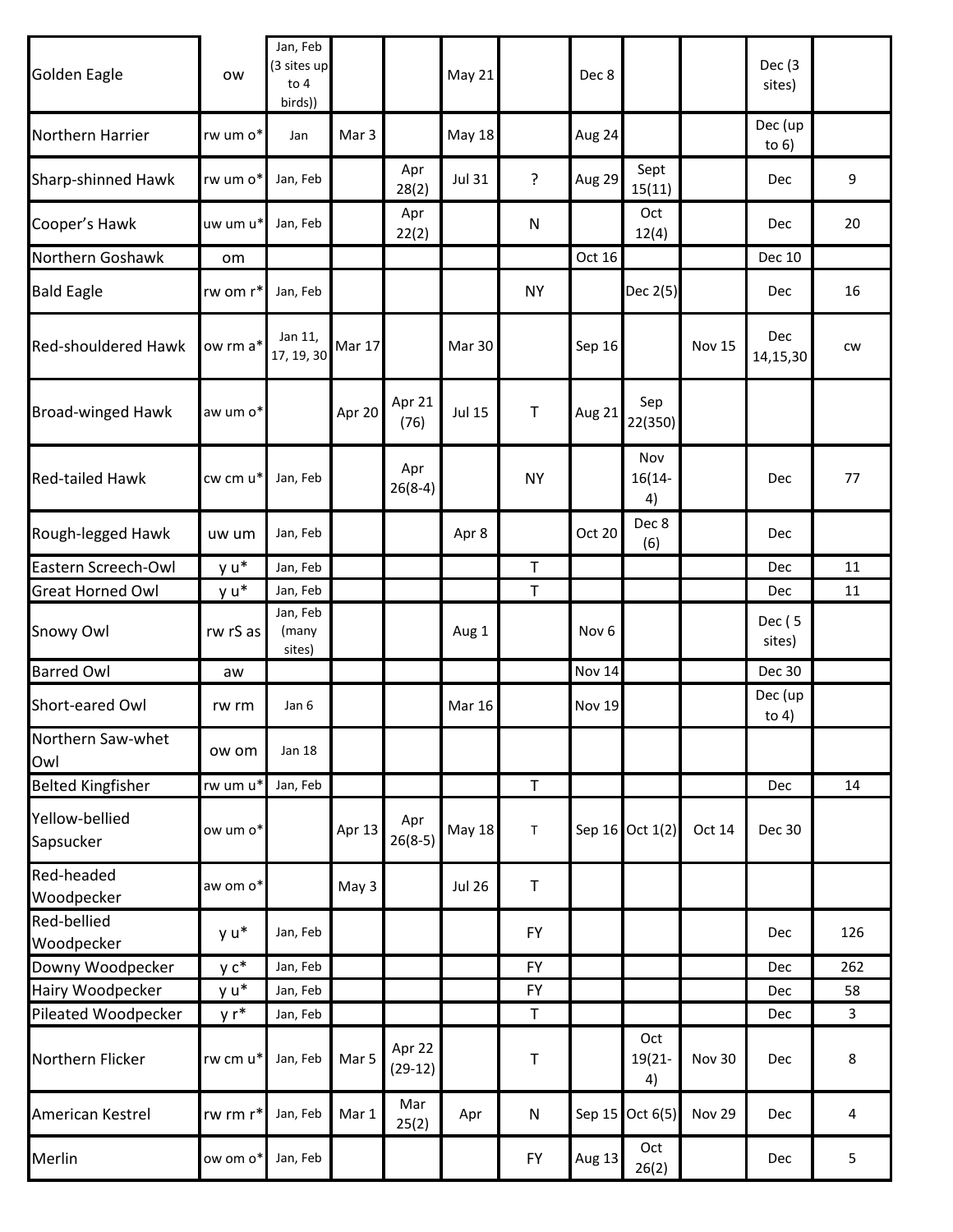| Peregrine Falcon                   | ow om o*          | Jan, Feb      | Mar 7            |                         | July 28       | $\tilde{.}$ | Aug 22        |                      | Oct 22        | Dec    | 3              |
|------------------------------------|-------------------|---------------|------------------|-------------------------|---------------|-------------|---------------|----------------------|---------------|--------|----------------|
| Olive-sided Flycatcher             | om as             |               |                  |                         | <b>May 20</b> |             | Aug 14        | Aug<br>29(3)         | Sep 5         |        |                |
| Eastern Wood-Pewee                 | um u*             |               | <b>May 12</b>    |                         |               | $\mathsf T$ |               |                      | Oct 7         |        |                |
| Yellow-bellied<br>Flycatcher       | rm                |               | May 14           |                         | Jun 1         |             | <b>Aug 19</b> | Sep<br>14(2)         | Sep 14        |        |                |
| Acadian Flycatcher                 | om r*             |               | <b>May 27</b>    |                         |               | $\sf T$     |               |                      | Jul 2         |        |                |
| Alder Flycatcher                   | om $\mathsf{o}^*$ |               | May 27           |                         |               | $\top$      |               |                      | July 18       |        |                |
| Willow Flycatcher                  | um u*             |               | <b>May 16</b>    | May<br>$19(10 -$<br>4)  |               | Τ           |               |                      | Aug 24        |        |                |
| Least Flycatcher                   | um u*             |               | May 1            | May<br>$10(8-6)$        |               | $\sf T$     |               |                      | Oct 2         |        |                |
| Eastern Phoebe                     | aw um r*          |               | Mar <sub>6</sub> | Apr<br>$21(22 -$<br>7)  |               | <b>NY</b>   |               |                      | Nov 28        | Dec 4  | $\mathbf 1$    |
| <b>Great Crested</b><br>Flycatcher | um u*             |               | May 2            |                         |               | $\mathsf T$ |               |                      | Sep 17        |        |                |
| Eastern Kingbird                   | $um u^*$          |               | May 3            | May<br>14(3)            |               | $\top$      |               | Aug<br>23(5)         | Sep 12        |        |                |
| Northern Shrike                    | rw rm             | Jan, Feb      | <b>Mar 11</b>    |                         | Mar 23        |             | Oct 18        |                      |               | Dec    | 1              |
| White-eyed Vireo                   | om $\mathsf{o}^*$ |               | May 3            |                         | May 7         |             |               |                      |               | Oct 18 |                |
| Yellow-throated Vireo              | $rm r*$           |               | <b>May 12</b>    |                         |               | Α           |               |                      |               | Sep 15 |                |
| <b>Blue-headed Vireo</b>           | $rm a*$           |               | Apr 26           | May 5(4<br>3)           | <b>May 30</b> |             | Sep 14        | Oct<br>7(12)         | <b>Nov 18</b> |        |                |
| Philadelphia Vireo                 | rm                |               | <b>May 14</b>    | May<br>14(2)            | May 21        |             | <b>Aug 19</b> | Sep<br>14(4)         | Oct 6         |        |                |
| <b>Warbling Vireo</b>              | um u*             |               | Apr 29           | May<br>$14(19 -$<br>6)  |               | P           |               |                      | Sep 12(4)     | Sep 18 |                |
| Red-eyed Vireo                     | um c*             |               | May 5            | May<br>$14(12 -$<br>6)  |               | P           |               |                      |               | Oct 14 |                |
| <b>Blue Jay</b>                    | uw cm u*          | Jan, Feb      | Apr 3            | May<br>$5(194 -$<br>17) |               | P           | Sep $11$      | Sep<br>19(800-<br>9) |               | Dec    | 349            |
| American Crow                      | cw cm u*          | Jan, Feb      |                  | Mar 5<br>(100)          |               | P           |               | Oct<br>22(500)       |               | Dec    | 334            |
| Common Raven                       | $\mathsf{a}$      | <b>Jan 13</b> |                  |                         |               |             |               |                      | Sep 11        |        |                |
| <b>Horned Lark</b>                 | uw cm u*          | Jan, Feb      |                  | Mar<br>11(250-<br>7)    |               | P           |               | Nov<br>16(122-<br>4) |               | Dec    | $\overline{7}$ |
| Northern Rough-<br>winged Swallow  | um r*             |               | Apr 13           | May<br>$5(20-4)$        |               | AE          |               | Jun<br>29(40)        | Oct 3         |        |                |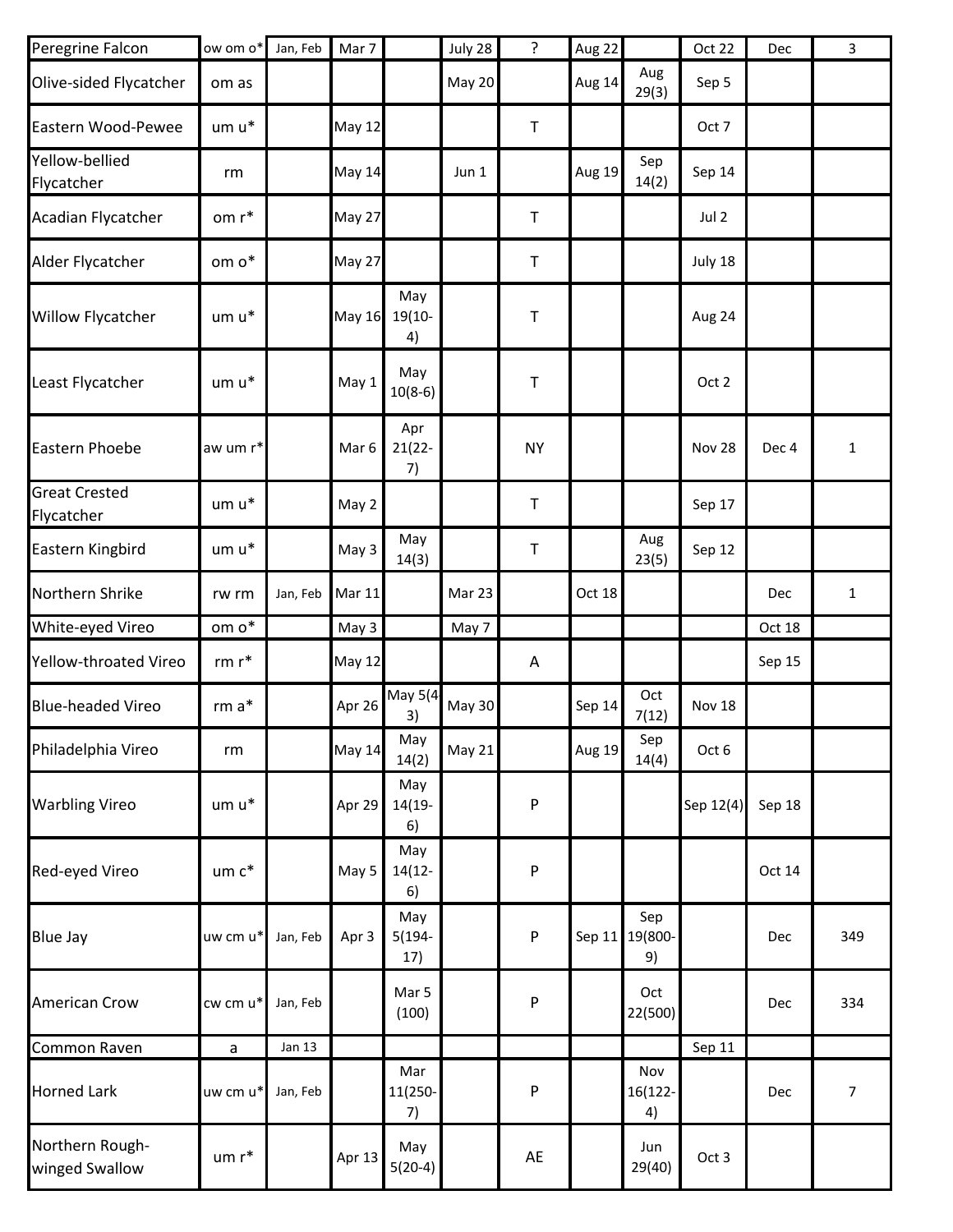| <b>Purple Martin</b>           | $rm r*$  |          | May 5         | May<br>27(10)                |               | AE           |        | Jul<br>12(45)          | Aug 26        |           |                |
|--------------------------------|----------|----------|---------------|------------------------------|---------------|--------------|--------|------------------------|---------------|-----------|----------------|
| <b>Tree Swallow</b>            | cm u*    |          | Mar 20        | Apr 27<br>$(65-9)$           |               | AE           |        | Sep<br>19(1000         | Oct 21        |           |                |
| <b>Bank Swallow</b>            | $cm r*$  |          | Apr 26        | May<br>12(29)                |               | AE           |        | June<br>30(92)         | Aug 23        |           |                |
| <b>Barn Swallow</b>            | $um u*$  |          |               | Apr<br>Apr 15 28(125-<br>10) |               | <b>FY</b>    |        | Jul<br>30(70-<br>5)    | Sep 11        |           |                |
| <b>Cliff Swallow</b>           | $rm r*$  |          | May 1         | May<br>16(25)                |               | AE           |        | Jul<br>27(200)         | Sep 3         |           |                |
| Black-capped<br>Chickadee      | $y u^*$  | Jan, Feb |               |                              |               | <b>FY</b>    |        |                        |               | Dec       | 774            |
| <b>Tufted Titmouse</b>         | y ow o*  | Jan, Feb |               |                              |               | $\mathsf T$  |        |                        |               | Dec       | $\mathsf{3}$   |
| Red-breasted Nuthatch uw um o* |          | Jan, Feb |               | Mar<br>10(3)                 |               | P            |        | Sep<br>$7(11-7)$       |               | Dec       | 125            |
| White-breasted<br>Nuthatch     | y u*     | Jan, Feb |               |                              |               | T            |        |                        |               | Dec       | 217            |
| <b>Brown Creeper</b>           | rw um o* | Jan, Feb |               | Mar<br>1(4)                  | <b>May 18</b> | $\mathsf T$  | Sep 9  | Oct<br>19(5)           |               | Dec       | 46             |
| <b>House Wren</b>              | cm u*    |          | Apr 27        | May<br>$3(12 -$<br>10)       |               | AE           |        | Aug<br>$6(10-3)$       | Oct 22        | Dec 19    |                |
| <b>Winter Wren</b>             | rw rm a* | Jan, Feb | Ap 16         | Apr<br>$23(4-2)$             | <b>May 18</b> | $\mathsf{T}$ |        | Sep 20 Oct 5(4)        | Oct 22        | Dec       | $\overline{7}$ |
| Marsh Wren                     | $o^*$    |          | <b>Jun 26</b> | Jun<br>26(4)                 |               | $\sf T$      |        | Sep<br>27(2)           | Sep 27        |           |                |
| Carolina Wren                  | y r*     | Jan, Feb |               |                              |               | $\mathsf T$  |        |                        |               | Dec       | 44             |
| <b>Blue-gray Gnatcatcher</b>   | $rm r*$  |          | Apr 30        | May<br>11(5)                 |               | T            |        | Aug<br>29(7)           | Sep 2         |           |                |
| Golden-crowned<br>Kinglet      | rw cm o* | Jan, Feb |               | Apr<br>27(30)                | May 12        | Aug 26?      | Sep 28 | Oct<br>$21(83 -$<br>6) |               | Dec       | 56             |
| <b>Ruby-crowned Kinglet</b>    | ow cm    |          | Apr 12        | Apr<br>28(31-<br>7)          | <b>May 16</b> |              | Sep 9  | Oct<br>21(68-<br>6)    | <b>Nov 25</b> | Dec 7, 15 | $\mathbf{1}$   |
| <b>Eastern Bluebird</b>        | ow rm u* | Jan, Feb | Mar 3         |                              |               | <b>FY</b>    |        | Oct<br>23(10)          | <b>Nov 19</b> | Dec       | $\overline{2}$ |
| Veery                          | um u*    |          | May 4         | May<br>$13(5-2)$             |               | $\sf T$      |        | Sep 6(9)               | Sep 16        |           |                |
| Gray-cheeked Thrush            | om       |          | May 3         |                              | May 21        |              | Sep 6  | Sep 6(2)               | Oct 14        |           |                |
| Swainson's Thrush              | um       |          | May 2         | May<br>$23(10 -$<br>3)       | <b>May 26</b> |              | Aug 31 | Sep<br>19(57)          | Oct 28        |           |                |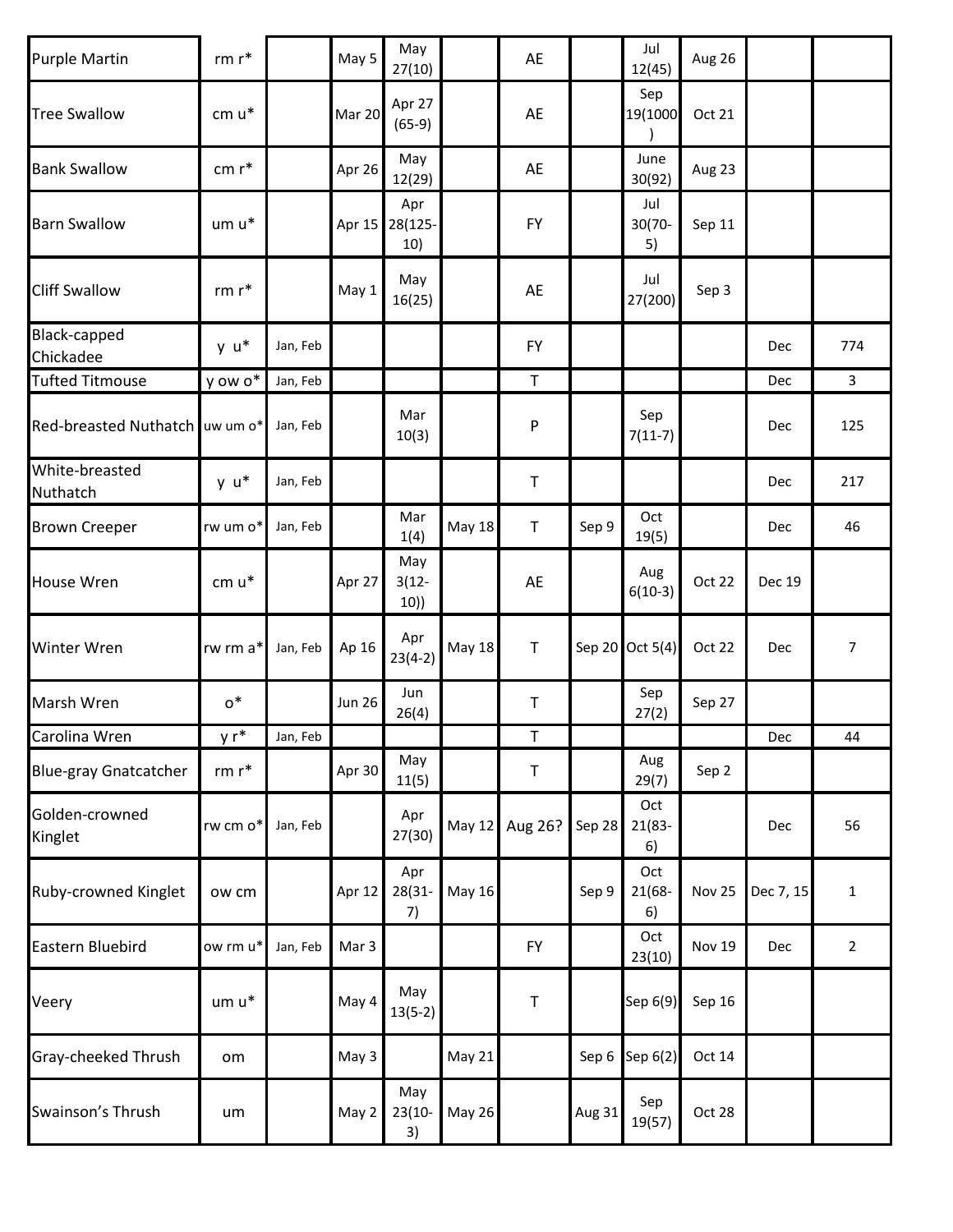| <b>Hermit Thrush</b>       | ow um         | Jan 20,<br>Feb 17    | Apr 12        | Apr<br>$18(6-3)$        | May 10        |             | Sep 30        | Oct<br>$7(12-7)$       | <b>Nov 20</b> | Dec (4<br>dates)           | 3            |
|----------------------------|---------------|----------------------|---------------|-------------------------|---------------|-------------|---------------|------------------------|---------------|----------------------------|--------------|
| <b>Wood Thrush</b>         | um u*         |                      | May 5         | May<br>$10(5-2)$        |               | T           |               |                        | Sep 16        |                            |              |
| American Robin             | rw cm c*      | Jan, Feb             | Feb 21        |                         |               | <b>FY</b>   |               |                        |               | Dec (up<br>to 80<br>roost) | 82           |
| <b>Gray Catbird</b>        | aw cm c*      | Jan 11-<br>Feb 1     | Mar 24        | May<br>12(29-<br>13)    |               | Τ           |               | Sep<br>$15(22 -$<br>3) | <b>Nov 19</b> | Dec 11,<br>31              | $\mathbf{1}$ |
| <b>Brown Thrasher</b>      | aw rm r*      |                      | Apr 13        | Apr<br>$24(5-3)$        |               | Τ           |               |                        | Nov 17        |                            |              |
| Northern Mockingbird       | y o*          |                      | May 23        |                         |               |             |               |                        |               |                            |              |
| <b>European Starling</b>   | $cw$ cm $c^*$ | Jan, Feb             |               |                         |               | AE          |               | Nov<br>14(2100         | Nov 29        | Dec (up<br>to 2000)        | 777          |
| American Pipit             | rSm ufm       |                      | Apr 16        |                         | May 15        |             | Sep 3         | Sep<br>26(8)           | Nov 3         |                            |              |
| <b>Bohemian Waxwing</b>    | aw            |                      |               |                         |               |             |               |                        |               | Dec 9                      |              |
| <b>Cedar Waxwing</b>       | uw um u*      | Jan, Feb             |               | Oct 25<br>$(94-5)$      |               | P           | Aug 11        |                        |               | Dec                        | 55           |
| <b>Evening Grosbeak</b>    | ow            |                      |               |                         |               |             | Oct 24        | Nov<br>16(10)          |               | Dec 2,<br>12, 13           |              |
| <b>House Finch</b>         | y u*          | Jan, Feb             |               |                         |               | <b>FY</b>   |               |                        |               | Dec                        | 197          |
| Purple Finch               | ow om a*      | Jan (8<br>records)   |               | 7-Apr                   | May 26        |             | Sep 1         | Sep 3(8)               | Nov 1         | Dec (3<br>records)         | 4            |
| Common Redpoll             | ow om         | Jan 7, 13,<br>Feb 16 |               |                         |               |             | <b>Nov 14</b> | Nov<br>21(100)         |               | Dec                        | 13           |
| <b>Hoary Redpoll</b>       | aw            |                      |               |                         |               |             | <b>Nov 21</b> |                        |               |                            |              |
| White-winged Crossbill     | ow            |                      |               |                         |               |             | Oct 26        |                        |               |                            |              |
| <b>Pine Siskin</b>         | rw rm o*      | Jan, Feb             |               | Apr<br>7(30)            | <b>May 28</b> | ?           | Sep 11        |                        |               | Dec (up<br>to 97)          | 227          |
| American Goldfinch         | cw cm u*      |                      |               |                         |               | P           |               |                        |               | Dec                        | 671          |
| Lapland Longspur           | ow om         | Jan 9                |               | Mar<br>10(25)           | <b>Mar 13</b> |             | Oct 12        |                        |               | Dec (2<br>sightings)       |              |
| <b>Snow Bunting</b>        | uw um         | Jan, Feb             |               | Apr<br>9(500)           | Apr 9         |             | Oct 21        | Nov<br>28(300)         |               | Dec (up<br>to 800)         |              |
| <b>Grasshopper Sparrow</b> | aw cm c*      |                      | <b>May 10</b> |                         |               | $\mathsf T$ |               |                        | Aug 26        |                            |              |
| <b>Chipping Sparrow</b>    | aw cm c*      |                      | Apr 19        | May<br>$13(26 -$<br>12) |               | <b>FY</b>   |               |                        | Oct 7(30)     | Dec 1, 3,<br>6             |              |
| Clay-colored Sparrow       | om o*         |                      | <b>May 12</b> |                         |               | $\sf T$     |               |                        | <b>Jul 23</b> |                            |              |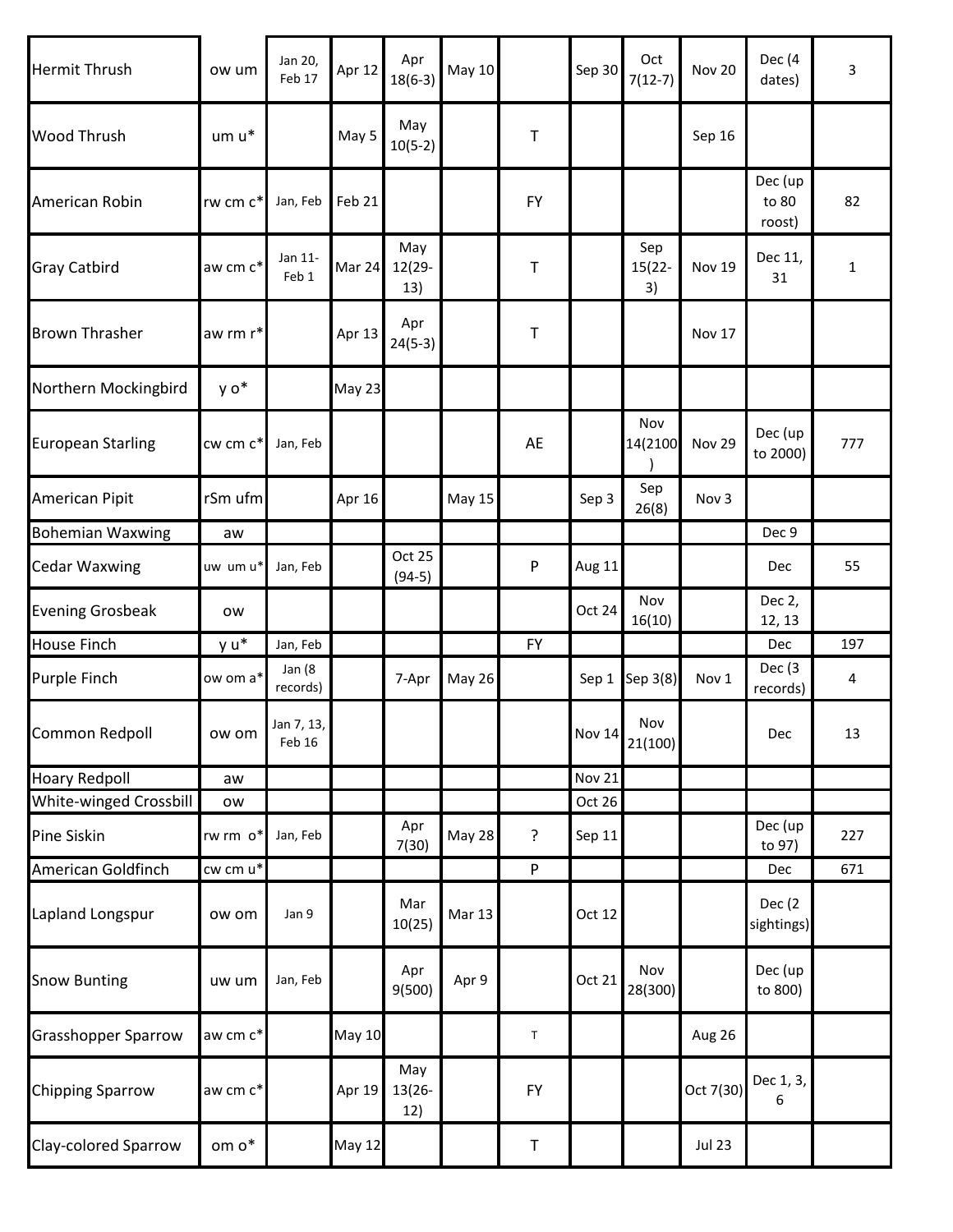| <b>Field Sparrow</b>         | ow um u* |                             | Apr 18        | May<br>5(14)                 |               | $\top$      |        | Aug<br>12(23)        | Nov 23        | Dec 10,<br>20     |                |
|------------------------------|----------|-----------------------------|---------------|------------------------------|---------------|-------------|--------|----------------------|---------------|-------------------|----------------|
| <b>American Tree Sparrow</b> | cw cm    | Jan, Feb                    |               | Mar<br>$15(28 -$<br>4)       | Apr 29        |             | Oct 19 | Nov 12<br>(12)       |               | Dec               | 57             |
| <b>Fox Sparrow</b>           | ow rm    | Jan 12,<br>15, 20,<br>Feb 5 | Mar 3         | Apr<br>13(2)                 | Apr 22        |             | Oct 18 | Nov<br>11(4)         | Nov 25        |                   | 1              |
| Dark-eyed Junco              | cw cm    | Jan, Feb                    |               |                              | May 6         |             | Oct 3  |                      |               | Dec               | 869            |
| White-crowned<br>Sparrow     | ow cm    | Jan 3, 16,<br>Feb 25        | Mar 2         | May<br>6(11)                 | May 20        |             | Oct 3  | Oct<br>21(50)        | Nov 29        | Dec (2)<br>sites) | $\overline{2}$ |
| White-throated<br>Sparrow    | rw cm a* | Jan, Feb                    | Mar 3         | Apr<br>27(7)                 | Jun 7         | Τ           | Sep 16 | Oct<br>20(90-<br>7)  | Nov 30        | Dec               | 32             |
| <b>Vesper Sparrow</b>        | aw um u* |                             | Apr 9         |                              |               | $\sf T$     |        |                      | Oct 11        |                   |                |
| Savannah Sparrow             | aw cm c* |                             | Apr 7         |                              |               | $\mathsf T$ |        |                      | Nov 18        |                   |                |
| <b>Song Sparrow</b>          | rw c*    | Jan, Feb                    | Mar 1         |                              |               | $\top$      |        | Oct<br>22(60-<br>6)  |               | Dec               | 40             |
| Lincoln's Sparrow            | aw rm    |                             | May 9         |                              | <b>May 13</b> |             | Sep 22 | Oct<br>14(3)         | Oct 21        |                   |                |
| <b>Swamp Sparrow</b>         | rw u*    | Jan 23, 28 Apr 13           |               |                              |               | $\mathsf T$ |        | Oct<br>14(26-<br>7)  | Nov 30        | Dec               | 19             |
| <b>Eastern Towhee</b>        | ow rm r* | Jan 7                       | Mar 28        |                              |               |             |        | Sep<br>23(4)         | Oct 30        | Dec<br>28,30      |                |
| <b>Yellow-breasted Chat</b>  | a        |                             | <b>May 30</b> |                              |               |             |        |                      |               |                   |                |
| <b>Bobolink</b>              | $um u*$  |                             | May 2         |                              |               | T.          |        | Aug<br>$3(15-2)$     | Sep 11        |                   |                |
| Eastern Meadowlark           | aw um u* | Jan 1                       | Mar 20        |                              |               |             |        | Oct<br>14(7)         | Nov 4         |                   |                |
| <b>Orchard Oriole</b>        | om r*    |                             | May 4         |                              |               | T           |        | Jul<br>27(2)         | <b>Jul 27</b> |                   |                |
| <b>Baltimore Oriole</b>      | um u*    |                             | May 2         |                              |               | ${\sf N}$   |        |                      | Oct 20        |                   |                |
| <b>Red-winged Blackbird</b>  | ow cm c* |                             |               | Feb<br>Feb 20 26(247-<br>12) |               | <b>FY</b>   |        | Oct<br>13(625-<br>4) | Nov 23        | Dec 1,<br>15, 31  | $\overline{2}$ |
| Brown-headed<br>Cowbird      | rw cm c* | Jan, Feb<br>$(12$ sites)    | Mar 1         | Mar<br>17(350)               |               | <b>NY</b>   |        | Oct 7<br>(500)       | <b>Nov 14</b> | Dec (10<br>sites) |                |
| <b>Rusty Blackbird</b>       | ow um    | Feb 19                      | Apr 21        |                              | Apr 30        |             | Sep 22 | Oct<br>13(100)       | Nov 3         |                   |                |
| <b>Common Grackle</b>        | ow cm c* |                             |               | Mar<br>Feb 20 17(9000        |               | <b>FY</b>   |        | Oct<br>19(1200       | Nov 15        | Dec 23            |                |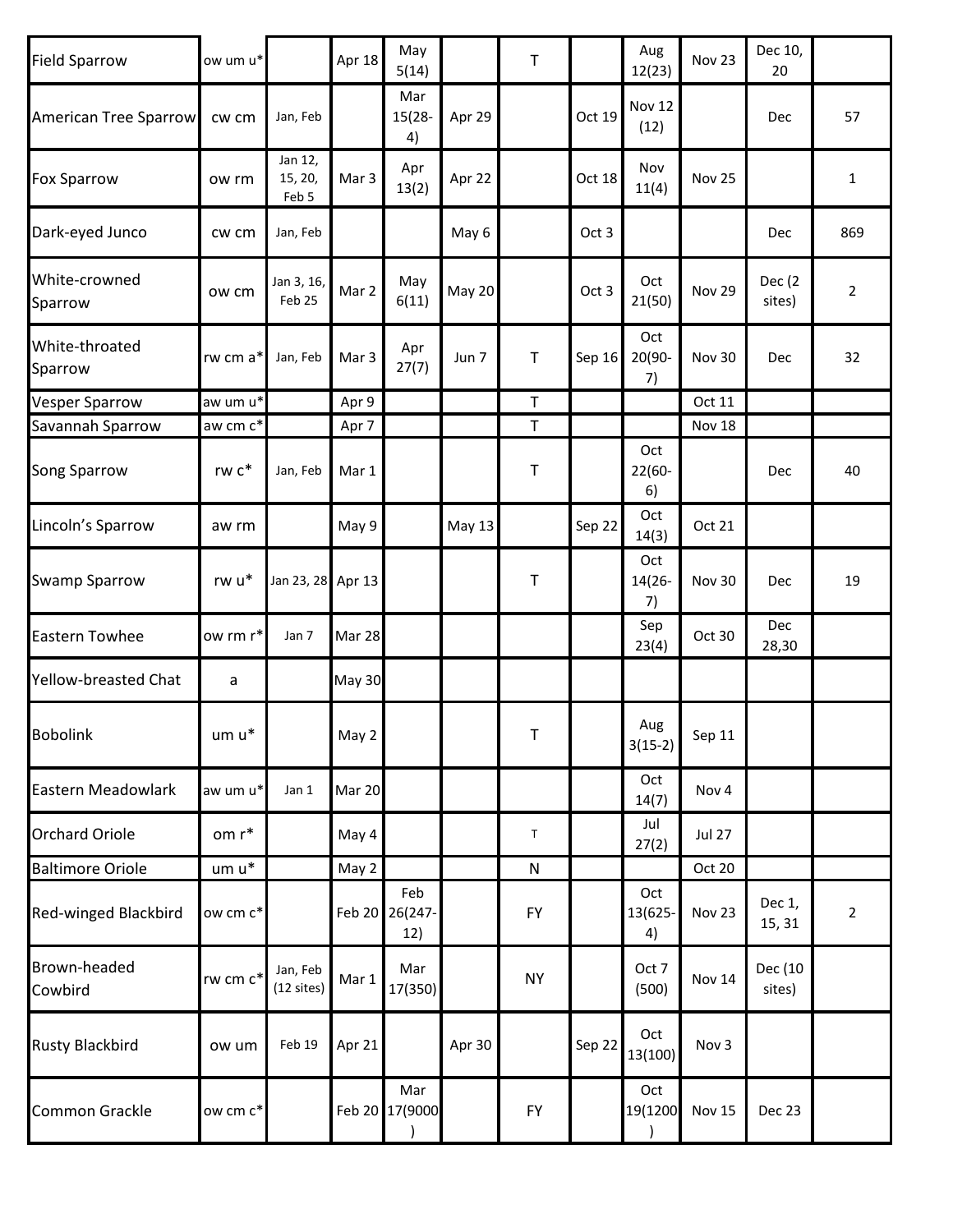| Ovenbird                    | $um u*$           | May 4         | May<br>$10(9-2)$       |               | Τ           |               | Sep 9(3)               | Oct 8         |                            |   |
|-----------------------------|-------------------|---------------|------------------------|---------------|-------------|---------------|------------------------|---------------|----------------------------|---|
| Northern Waterthrush        | $rm r*$           | May 6         | May<br>15(2)           | <b>May 15</b> | $\sf T$     |               |                        | Sep 11        |                            |   |
| <b>Blue-winged Warbler</b>  | $rm r*$           | May 3         |                        |               | $\mathsf T$ |               |                        | Sep 9         |                            |   |
| Black-and-white<br>Warbler  | um o*             | Apr 29        |                        | <b>May 26</b> |             | Aug 12        | Sep<br>$10(8-2)$       | Oct 28        |                            |   |
| <b>Prothonotary Warbler</b> | om $\mathsf{o}^*$ | Apr 28-<br>30 |                        |               |             |               |                        |               |                            |   |
| <b>Tennessee Warbler</b>    | uSm rfm           | May 4         | May<br>$10(9-2)$       | May 21        |             | Aug 29        | Sep<br>19(8)           | Oct 14        |                            |   |
| Orange-crowned<br>Warbler   | om aw             | May 5         |                        | <b>May 12</b> |             | Sep 9         | Sep<br>$30(3-2)$       | Nov 30        | Dec 10-<br>26 (up to<br>3) | 3 |
| Nashville Warbler           | $um a*$           | May 1         | May<br>$14(12 -$<br>3) | May 24        |             | Aug 31        | Sep<br>19(20)          | Nov 14        | Dec 8, 10                  |   |
| <b>Mourning Warbler</b>     | rm $\mathsf{r}^*$ | <b>May 19</b> |                        |               | $\sf T$     | Sep 3         |                        | Oct 5         |                            |   |
| Common Yellowthroat         | ow cm c*          | May 1         | May 6(8<br>5)          |               | <b>FY</b>   |               | Sep<br>$27(11 -$<br>4) | Nov 23        |                            |   |
| <b>Hooded Warbler</b>       | om $\mathsf{r}^*$ | May 5         |                        |               | $\mathsf T$ |               |                        | <b>Jul 28</b> |                            |   |
| American Redstart           | $um r*$           | May 4         |                        |               | $\sf T$     |               | Aug<br>29(13-<br>2)    | Oct 10        |                            |   |
| Cape May Warbler            | rm                | May 8         | May<br>$10(12 -$<br>4) | May 21        |             | Sep 3         | Sep<br>10(7)           | Oct 1         |                            |   |
| Cerulean Warbler            | om r*             | <b>May 13</b> |                        |               | $\mathsf T$ |               |                        | Jul 6         |                            |   |
| Northern Parula             | rm                | May 6         | May<br>14(6)           | <b>May 16</b> |             | <b>Aug 19</b> | Sep<br>14(3)           | Oct 6         |                            |   |
| Magnolia Warbler            | um a*             | May 5         | May<br>$10(10 -$<br>6) | <b>May 26</b> | ? Jul 1     | Aug 24        | Sep<br>$10(18 -$<br>2) | Oct 9         |                            |   |
| <b>Bay-breasted Warbler</b> | um                | May 9         | May<br>$14(10 -$<br>4) | <b>May 26</b> |             | Aug 12        | Sep<br>$16(9-4)$       | Oct 9         |                            |   |
| <b>Blackburnian Warbler</b> | um a*             | May 3         | May<br>$12(10 -$<br>5) | Jun 3         |             | Aug 19        | Aug<br>$19(4-2)$       | Sep 19        |                            |   |
| <b>Yellow Warbler</b>       | cSm c*            | May 1         | May 5 (<br>$80-18$     |               | FY          |               | Aug<br>4(4)            | Sep 29        |                            |   |
| Chestnut-sided<br>Warbler   | $um r*$           | May 5         | May<br>13(22-<br>7)    | May 27        | T           | Aug 19        | Aug<br>19(8)           | Oct 8         |                            |   |